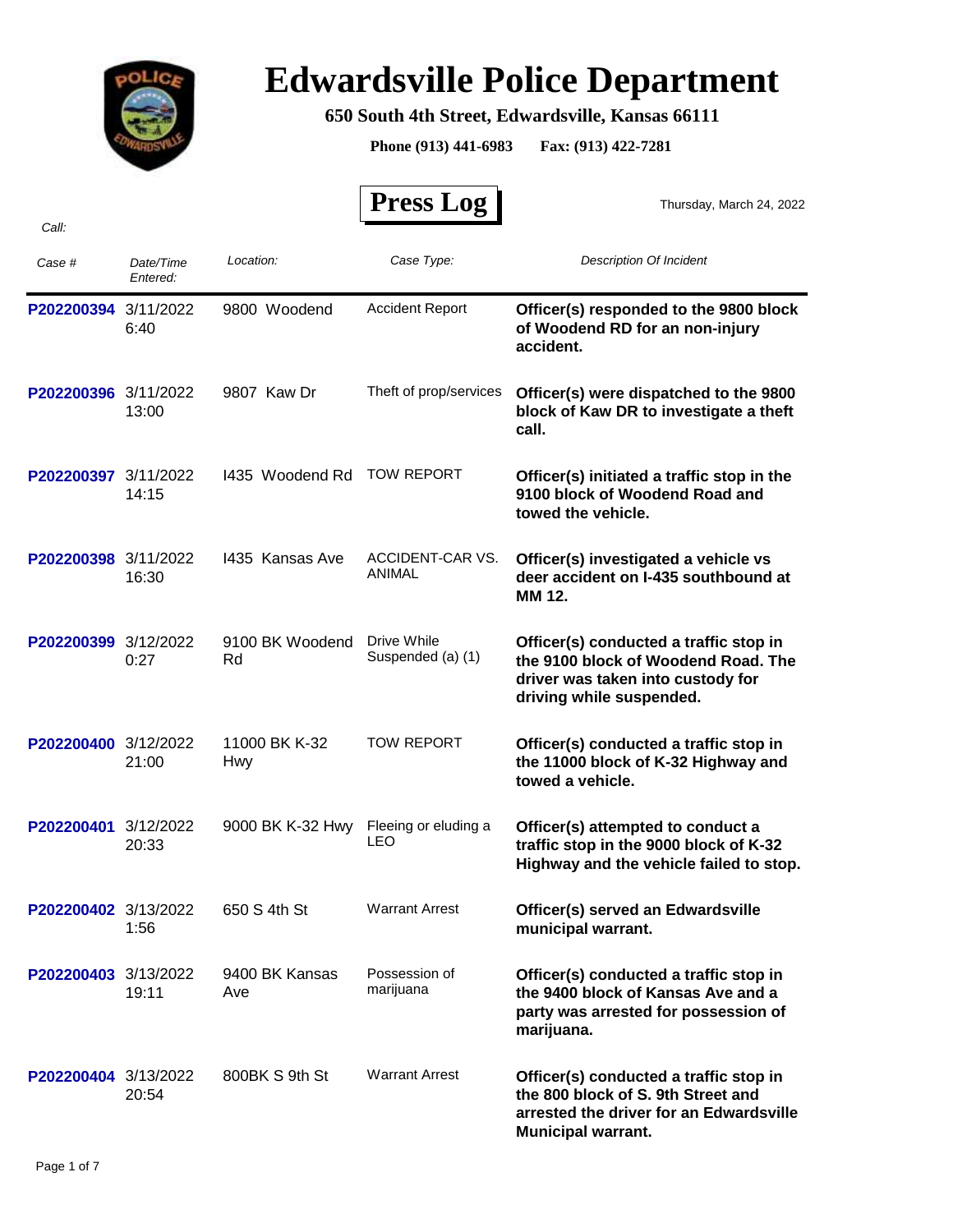| Case #               | Date/Time<br>Entered: | Location:        | Case Type:                                              | <b>Description Of Incident</b>                                                                                                                             |
|----------------------|-----------------------|------------------|---------------------------------------------------------|------------------------------------------------------------------------------------------------------------------------------------------------------------|
| P202200405 3/14/2022 | 4:00                  | 1435 Woodend Rd  | Poss of opiate,<br>opium, narcotic, or<br>certain stimu | Officer(s) initiated a traffic stop on I-<br>435 at Woodend Road. The driver was<br>found to possess a controlled<br>substance and was arrested.           |
| P202200406 3/14/2022 | 10:00                 | 100 N Cherry St  | <b>Warrant Arrest</b>                                   | Officer(s) served an Edwardsville<br>municipal warrant.                                                                                                    |
| P202200407 3/14/2022 | 10:00                 | 9134 Woodend     | Theft of prop/services                                  | Officer(s) responded to the 9100 block<br>of Woodend Road to investigate a<br>theft.                                                                       |
| P202200408 3/14/2022 | 8:55                  | 221 Mellott St   | Code Violation -<br><b>Environmental Code</b>           | The CSO inspected prohibited<br>conditions in the 200 Block of Mellott<br>Street.                                                                          |
| P202200409 3/14/2022 | 9:07                  | 245 Newton St    | Code Violation -<br><b>Environmental Code</b>           | The CSO inspected prohibited<br>conditions in the 200 Block of Newton<br>Street.                                                                           |
| P202200410 3/14/2022 | 14:00                 | 650 S 4th St     | <b>Warrant Arrest</b>                                   | <b>Officer(s) served and Edwardsville</b><br>municipal warrant.                                                                                            |
| P202200412 3/14/2022 | 21:20                 | 9100 BK K-32 Hwy | <b>Warrant Arrest</b>                                   | Officer(s) conducted a traffic stop in<br>the 9100 block of K-32 Highway and<br>arrested the driver for an outside<br>agency warrant.                      |
| P202200413 3/14/2022 | 23:59                 | EBI70 1435 Hwy   | Interference with<br>LEO; False<br>Information          | Officer(s) conducted a traffic stop<br>along the eastbound on-ramp to I-70<br>from northbound I-435. The driver was<br>arrested for interference with LEO. |
| P202200414 3/15/2022 | 2:08                  | 9700 K-32 Hwy    | Poss of opiate,<br>opium, narcotic, or<br>certain stimu | Officer(s) initiated a traffic stop in the<br>9700 block of K-32 Highway. The<br>driver was found to possess a<br>controlled substance and was arrested.   |
| P202200415 3/14/2022 | 13:33                 | 6 Haines St      | Code Violation -<br><b>Environmental Code</b>           | The CSO inspected prohibited<br>conditions in the 100 Block of Haines<br>Street.                                                                           |
| P202200416 3/15/2022 | 10:15                 | 2450 Midpoint Dr | <b>Warrant Arrest</b>                                   | Officer(s) served an Edwardsville<br>warrant.                                                                                                              |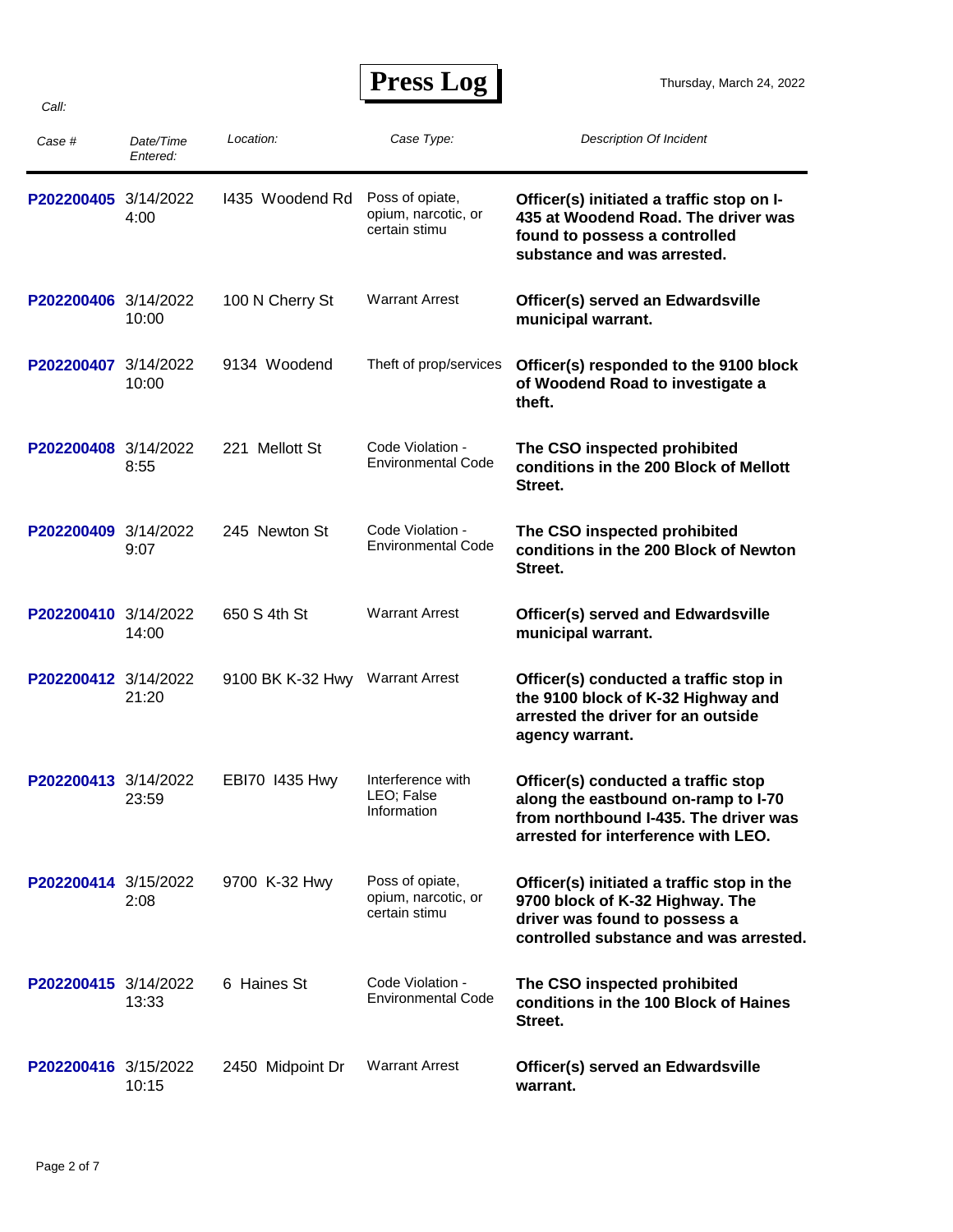| Case #               | Date/Time<br>Entered: | Location:              | Case Type:                                    | <b>Description Of Incident</b>                                                                                                                                                  |
|----------------------|-----------------------|------------------------|-----------------------------------------------|---------------------------------------------------------------------------------------------------------------------------------------------------------------------------------|
| P202200417           | 3/15/2022<br>12:30    | NBI435 Woodend<br>Rd   | <b>Warrant Arrest</b>                         | Officer(s) initiated a traffic stop on the<br>on-ramp to northbound I-435 from<br>Woodend Road. The driver was<br>arrested for an outside agency warrant.                       |
| P202200418 3/15/2022 | 14:01                 | 1100 Blake St          | <b>LOST OR FOUND</b><br><b>PROPERTY</b>       | Officer(s) investigated a lost property<br>report in the 1100 block of Blake Street.                                                                                            |
| P202200419 3/15/2022 | 15:30                 | 9715 Kaw Dr            | <b>TOW REPORT</b>                             | Officer(s) initiated a traffic stop in the<br>9700 block of K-32 Highway and towed<br>the vehicle.                                                                              |
| P202200420 3/15/2022 | 21:10                 | 9200 K-32 Hwy          | Possession of<br>stimulant                    | Officer(s) conducted a pedestrian<br>check in the 9100 block of K-32<br>Highway. The pedestrian was arrested<br>for possession of a stimulant and<br>obstruction.               |
| P202200421           | 3/16/2022<br>13:21    | 47TH K7 Hwy            | <b>Warrant Arrest</b>                         | Officer(s) served an Edwardsville<br>municipal warrant.                                                                                                                         |
| P202200422 3/16/2022 | 10:15                 | 229 White St           | Code Violation -<br><b>Environmental Code</b> | The CSO inspected prohibited<br>conditions in the 200 Block of White<br>Street.                                                                                                 |
| P202200423           | 3/16/2022<br>15:05    | 221 Newton St          | ANIMAL CALL (AT<br>LARGE, BITE)               | The CSO impounded a stray dog in the<br>200 Block of Newton Street.                                                                                                             |
| P202200424 3/16/2022 | 19:00                 | 9700 K32 Hwy           | <b>Warrant Arrest</b>                         | Officer(s) conducted a traffic stop in<br>the 9700 block of K-32 Highway. The<br>driver was arrested for an NCIC<br>warrant and transported to Wyandotte<br><b>County Jail.</b> |
| P202200425 3/16/2022 | 21:20                 | SBI435 Kansas<br>Ave   | <b>TOW REPORT</b>                             | Officer(s) conducted a traffic stop on<br>southbound I-435 at Kansas Ave and<br>towed the vehicle.                                                                              |
| P202200427 3/17/2022 | 3:01                  | 10000 K-32 Hwy         | Possession of<br>marijuana                    | Officer(s) initiated a traffic stop in the<br>10000 block of K-32 Highway. The<br>driver was found to be in possession<br>of marijuana and was arrested.                        |
| P202200428 3/16/2022 | 13:30                 | 10716 Riverview<br>Ave | ANIMAL CALL (AT<br>LARGE, BITE)               | The CSO checked on a dog running<br>loose in the 10700 Block of Riverview.                                                                                                      |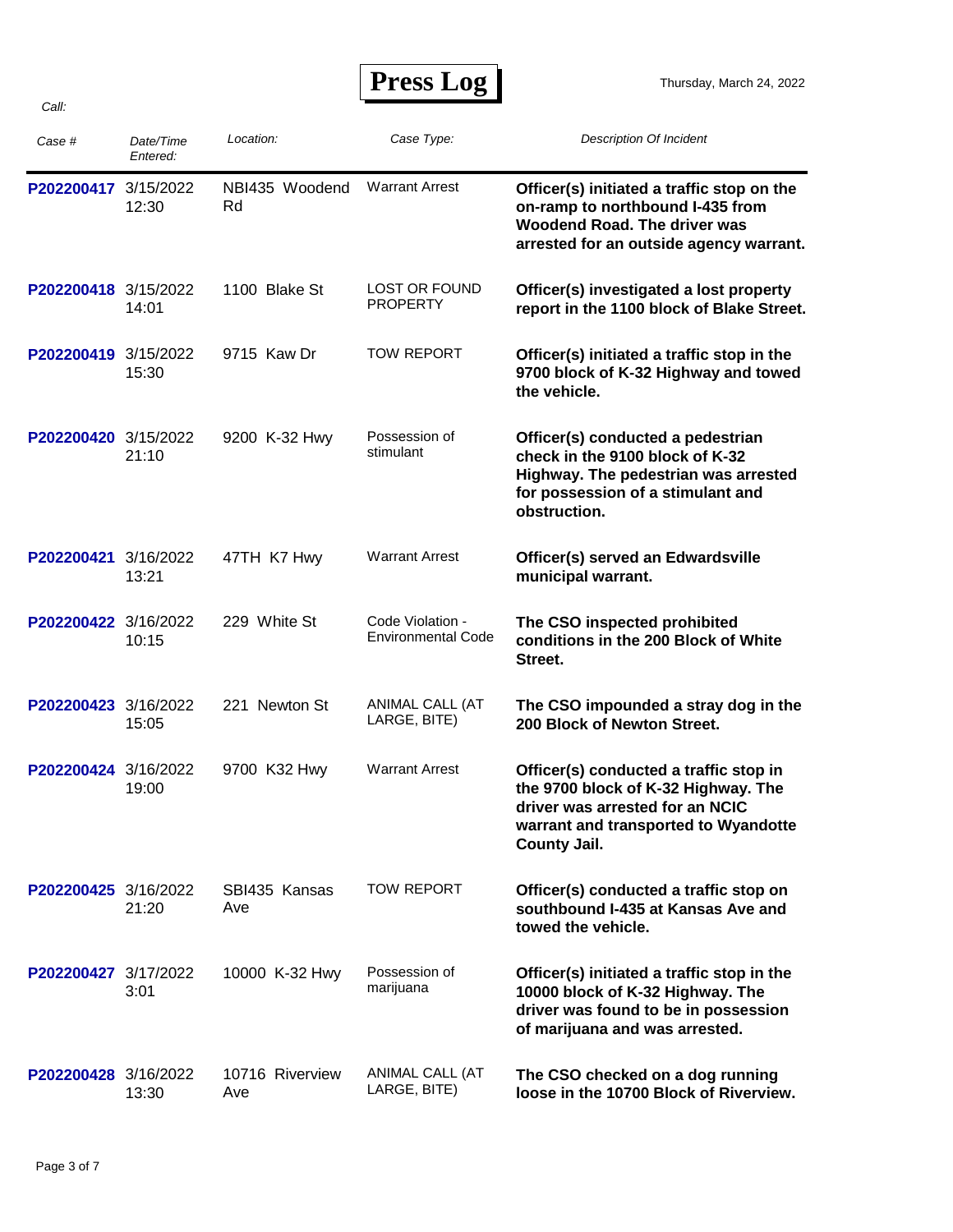Thursday, March 24, 2022

| Case #               | Date/Time<br>Entered: | Location:                   | Case Type:                                              | <b>Description Of Incident</b>                                                                                                            |
|----------------------|-----------------------|-----------------------------|---------------------------------------------------------|-------------------------------------------------------------------------------------------------------------------------------------------|
| P202200429           | 3/17/2022<br>9:00     | 5850 Renner Rd              | <b>Warrant Arrest</b>                                   | Officer(s) served a municipal warrant                                                                                                     |
| P202200430 3/17/2022 | 10:58                 | 9525 Woodend                | Burglary; Veh to<br>commit felony; theft<br>or sexually | Officer(s) investigated a vehicle<br>burglary in the 9500 block of Woodend<br>Road.                                                       |
| P202200431           | 3/17/2022<br>12:20    | 101 E Santa Fe St           | <b>Warrant Arrest</b>                                   | Officer(s) served an Edwardsville<br>municipal warrant.                                                                                   |
| P202200432 3/17/2022 | 12:15                 | 101 S Kansas Ave            | <b>Warrant Arrest</b>                                   | Officer(s) served a municipal warrant.                                                                                                    |
| P202200434           | 3/17/2022<br>14:05    | 214 S 7th St                | Code Violation -<br>Inoperable Vehicle                  | The CSO inspected prohibited<br>conditions in the 200 Block of South<br>7th Street.                                                       |
| P202200435 3/17/2022 | 14:14                 | 203 S 4th St                | Code Violation -<br><b>Environmental Code</b>           | The CSO inspected prohibited<br>conditions in the 200 Block of South<br>4th Street.                                                       |
| P202200436 3/17/2022 | 14:51                 | 751 Blake St                | <b>Battery</b>                                          | Officer(s) investigated a disturbance in<br>the 700 block of Blake Street.                                                                |
| P202200437           | 3/17/2022<br>16:21    | 9100 Woodend                | <b>Accident Report</b>                                  | Officer(s) investigated a motor vehicle<br>accident in the 9000 block of Woodend<br>Road. Both vehicles were towed from<br>the scene.     |
| P202200438 3/17/2022 | 17:45                 | 215 S 102nd St              | <b>INFORMATION</b><br><b>REPORT</b>                     | Officer(s) were dispatched to the 200<br>block of S. 102nd Street to investigate<br>a civil matter.                                       |
| P202200439 3/18/2022 | 13:27                 | 8600 BK K-32 Hwy TOW REPORT |                                                         | Officer(s) initiated a traffic stop in the<br>8600 block of K-32 Highway. The<br>vehicle was towed.                                       |
| P202200440 3/18/2022 | 16:01                 | 9900 Woodend                | Drive While<br>Suspended (a) (1)                        | Officer(s) conducted a traffic stop in<br>the 9900 block of Woodend Road. The<br>driver was arrested for driving while<br>suspended.      |
| P202200441 3/18/2022 | 16:48                 | 1435 K-32 Hwy               | Possession of<br>marijuana                              | Officer(s) initiated a traffic stop on the<br>Interstate 435 ramp from K-32<br>Highway. The driver was arrested for<br>illegal narcotics. |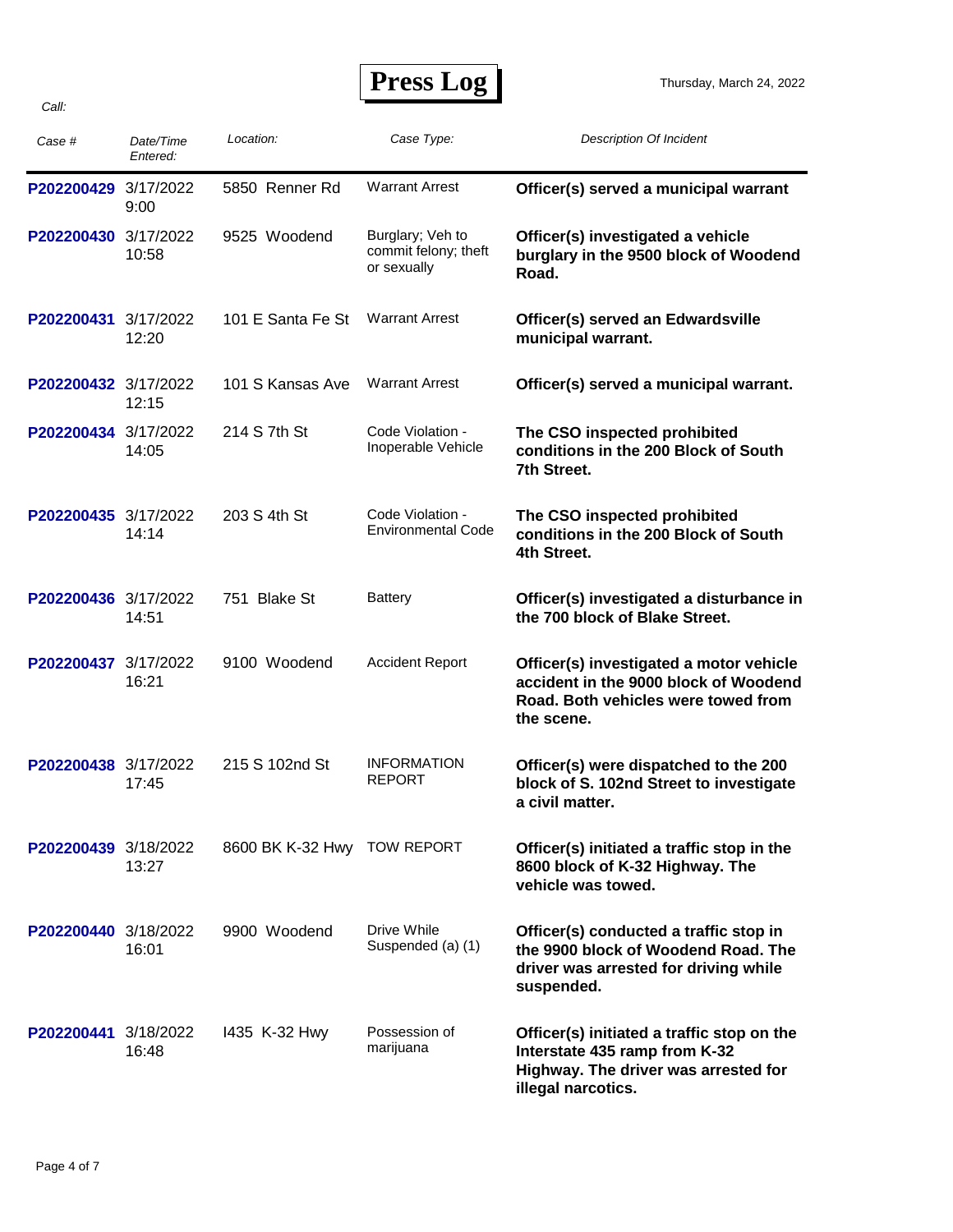| Case #               | Date/Time<br>Entered: | Location:                       | Case Type:                                              | <b>Description Of Incident</b>                                                                                                               |
|----------------------|-----------------------|---------------------------------|---------------------------------------------------------|----------------------------------------------------------------------------------------------------------------------------------------------|
| P202200442 3/18/2022 | 22:52                 | 2500 BK Midpoint<br>Dr          | <b>Warrant Arrest</b>                                   | Officer(s) conducted a traffic stop in<br>the 2500 block of Midpoint Drive and<br>arrested the driver on an outside<br>agency warrant.       |
| P202200443 3/19/2022 | 1:50                  | 9000 BK K-32 Hwy Warrant Arrest |                                                         | Officer(s) served an Edwardsville<br><b>Municipal warrant.</b>                                                                               |
| P202200444 3/19/2022 | 1:50                  | 9000 BK K-32 Hwy                | Poss of opiate,<br>opium, narcotic, or<br>certain stimu | Officer(s) conducted a traffic stop in<br>the 9000 block of K-32 Highway and<br>arrested two parties on narcotics<br>charges.                |
| P202200445 3/19/2022 | 5:35                  | 650 S 4th St                    | <b>Warrant Arrest</b>                                   | <b>Officer(s) served and Edwardsville</b><br><b>Municipal Warrant</b>                                                                        |
| P202200446 3/19/2022 | 19:00                 | 650 S 4th St                    | <b>Warrant Arrest</b>                                   | Officer(s) were dispatched to the<br><b>Shawnee Police Department to serve</b><br>an Edwardsville Municipal warrant.                         |
| P202200447           | 3/19/2022<br>19:20    | 650 S 4th St                    | <b>LOST OR FOUND</b><br><b>PROPERTY</b>                 | Officer(s) were dispatched to the<br><b>Edwardsville Police Station to collect</b><br>found property.                                        |
| P202200448           | 3/20/2022<br>1:46     | 600BK S 9th St                  | DUI; Alcohol or drugs;<br>Unk sev                       | Officer(s) conducted a traffic stop in<br>the 600 block of S. 9th Street and<br>arrested the driver for driving under<br>the influence.      |
| P202200449 3/20/2022 | 3:30                  | 116 Haines St                   | Disorderly conduct;<br>Brawling or fighting             | Officer(s) were dispatched to the 100<br>block of Haines Street to investigate a<br>disturbance.                                             |
| P202200450 3/20/2022 | 9:17                  | SBI435 Woodend<br>Rd            | Drive While<br>Suspended (a) (1)                        | Officer(s) conducted a traffic stop on<br>southbound I-435 north of Woodend<br>Road. The driver was arrested for<br>driving while suspended. |
| P202200451 3/20/2022 | 17:03                 | 4TH Cliff Ln                    | Flee or attempt to<br>elude; reckless driving           | Officer(s) attempted to conduct a<br>traffic stop on Cliff Lane at S. 4th<br>Street, and the suspect fled the scene.                         |
| P202200452 3/20/2022 | 21:15                 | 8015 Lenexa Rd                  | <b>Warrant Arrest</b>                                   | Officer(s) served an Edwardsville<br><b>Municipal Warrant.</b>                                                                               |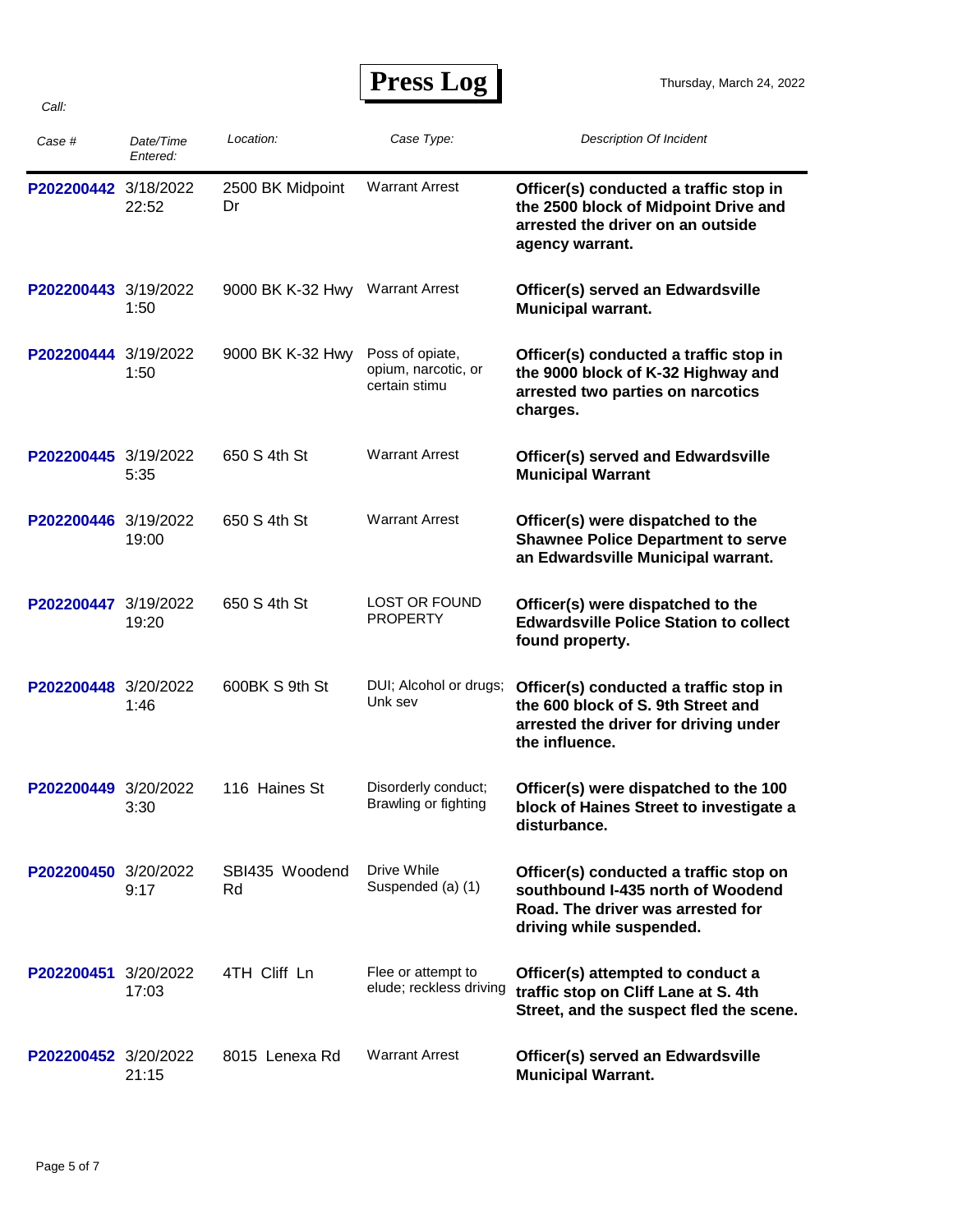| Case #               | Date/Time<br>Entered: | Location:                   | Case Type:                                            | <b>Description Of Incident</b>                                                                                                                      |
|----------------------|-----------------------|-----------------------------|-------------------------------------------------------|-----------------------------------------------------------------------------------------------------------------------------------------------------|
| P202200453 3/20/2022 | 23:37                 | NBI435 Woodend<br>Rd        | Use/possess w/intent<br>to use drug para into<br>body | Officer(s) conducted a traffic stop<br>along northbound I-435 from Woodend<br>Road and arrested the driver for<br>possession of drug paraphernalia. |
| P202200454 2/21/2022 | 3:40                  | 300 N 110th St              | Criminal littering;<br>Public property                | Officer(s) located illegally dumped<br>trash in the 300 block of N. 110th<br>Street.                                                                |
| P202200455 3/21/2022 | 7:50                  | 9000 BK Woodend<br>Rd       | Drive While<br>Suspended (a) (1)                      | Officer(s) conducted a traffic stop in<br>the 9000 block of Woodend Road. The<br>driver was arrested for driving while<br>suspended.                |
| P202200456 3/21/2022 | 16:10                 | EBI70 1435 Hwy              | Drive While<br>Suspended (a) (1)                      | Officer(s) initiated a traffic stop at I-70<br>and I-435. The driver was taken into<br>custody for driving while suspended.                         |
| P202200457           | 3/21/2022<br>19:29    | N110TH Village<br>South Pky | Fleeing or eluding a<br>LEO                           | Officer(s) attempted to conduct a<br>traffic stop on N. 110th Street at<br>Village South Parkway, and the<br>suspect fled the scene.                |
| P202200458 3/22/2022 | 8:00                  | 845 S 9th St                | <b>Warrant Arrest</b>                                 | Officer(s) conducted a traffic stop in<br>the 800 block of S. 9th Street. The<br>driver was arrested for an Olathe<br>warrant.                      |
| P202200459 3/22/2022 | 9:15                  | 9812 Kaw Dr                 | Drive While<br>Suspended (a) (1)                      | Officer(s) conducted a traffic stop in<br>the 9800 block of K-32 Highway. The<br>driver was arrested.                                               |
| P202200460 3/22/2022 | 15:35                 | 1000BK S 98th St            | Drive While<br>Suspended (a) (1)                      | Officer(s) initiated a traffic stop in the<br>1000 block of S. 98th Street. The driver<br>was taken into custody for driving<br>while suspended.    |
| P202200461 3/22/2022 | 16:02                 | 2400 BK Midpoint<br>Dr      | Drive While<br>Suspended (a) (1)                      | Officer(s) initiated a traffic stop in the<br>2400 block of Midpoint Drive. The<br>driver was taken into custody for<br>driving while revoked.      |
| P202200462 3/22/2022 | 16:29                 | 9900 BK Woodend<br>Rd       | Possession of<br>marijuana                            | Officer(s) initiated a traffic stop in the<br>9900 block of Woodend Road. The<br>driver was arrested for possession of<br>marijuana.                |